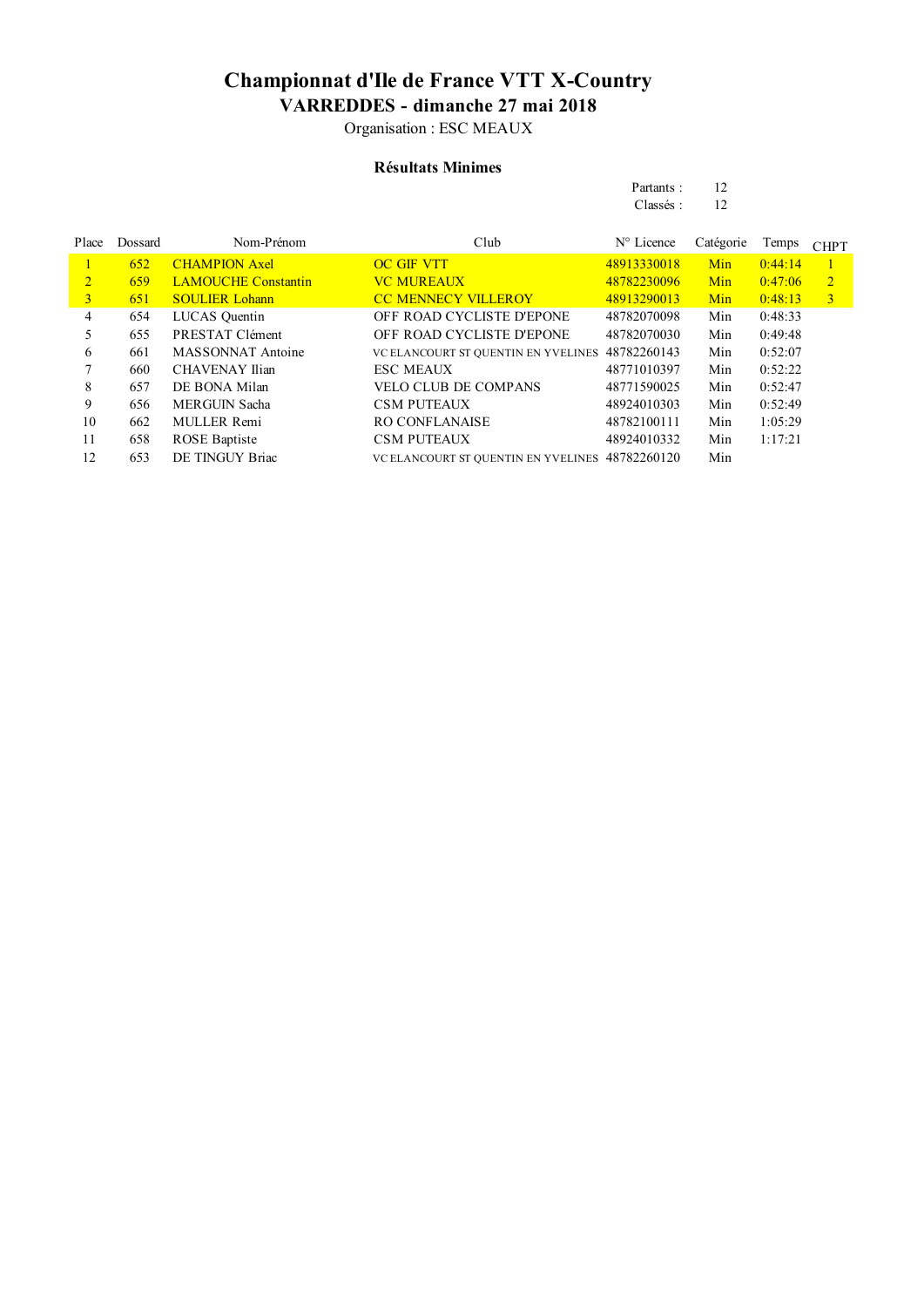Organisation : ESC MEAUX

### **Résultats Cadettes**

Partants : 3

|                |         |                        |                                   | Classés:            | 3         |         |                |
|----------------|---------|------------------------|-----------------------------------|---------------------|-----------|---------|----------------|
|                |         |                        |                                   |                     |           |         |                |
| Place          | Dossard | Nom-Prénom             | Club                              | $N^{\circ}$ Licence | Catégorie | Temps   | <b>CHPT</b>    |
|                | 501     | <b>GOERGEN Océane</b>  | <b>ARGENTEUIL VAL DE SEINE 95</b> | 48957080183         | Cad F     | 1:15:18 |                |
| $\overline{2}$ | 502     | <b>TETART Marie</b>    | <b>B.C. NOISY LE GRAND</b>        | 48935070036         | Cad F     | 1:21:52 | $\overline{2}$ |
| $\overline{3}$ | 503     | <b>LIGNIER Camille</b> | <b>ESC MEAUX</b>                  | 48771010022         | Cad F     | 1:31:25 | $\overline{3}$ |
|                |         |                        |                                   |                     |           |         |                |
|                |         |                        | <b>Résultats Minimes Filles</b>   |                     |           |         |                |
|                |         |                        |                                   | Partants:           | 3         |         |                |
|                |         |                        |                                   | Classés:            | 3         |         |                |
|                |         |                        |                                   |                     |           |         |                |
| Place          | Dossard | Nom-Prénom             | Club                              | $N^{\circ}$ Licence | Catégorie | Temps   | <b>CHPT</b>    |
|                | 601     | <b>LEDOUX Mathilde</b> | <b>OC GIF VTT</b>                 | 48913330031         | Min F     | 0:53:19 | $\mathbf{1}$   |
| $\overline{2}$ | 602     | DE SALVO Mélanie       | <b>B.C. NOISY LE GRAND</b>        | 48935070207         | Min F     | 0:56:57 | $\overline{2}$ |
| 3              | 603     | <b>RADIER Camille</b>  | <b>OFF ROAD CYCLISTE D'EPONE</b>  | 48782070115         | Min F     | 1:03:14 | $\overline{3}$ |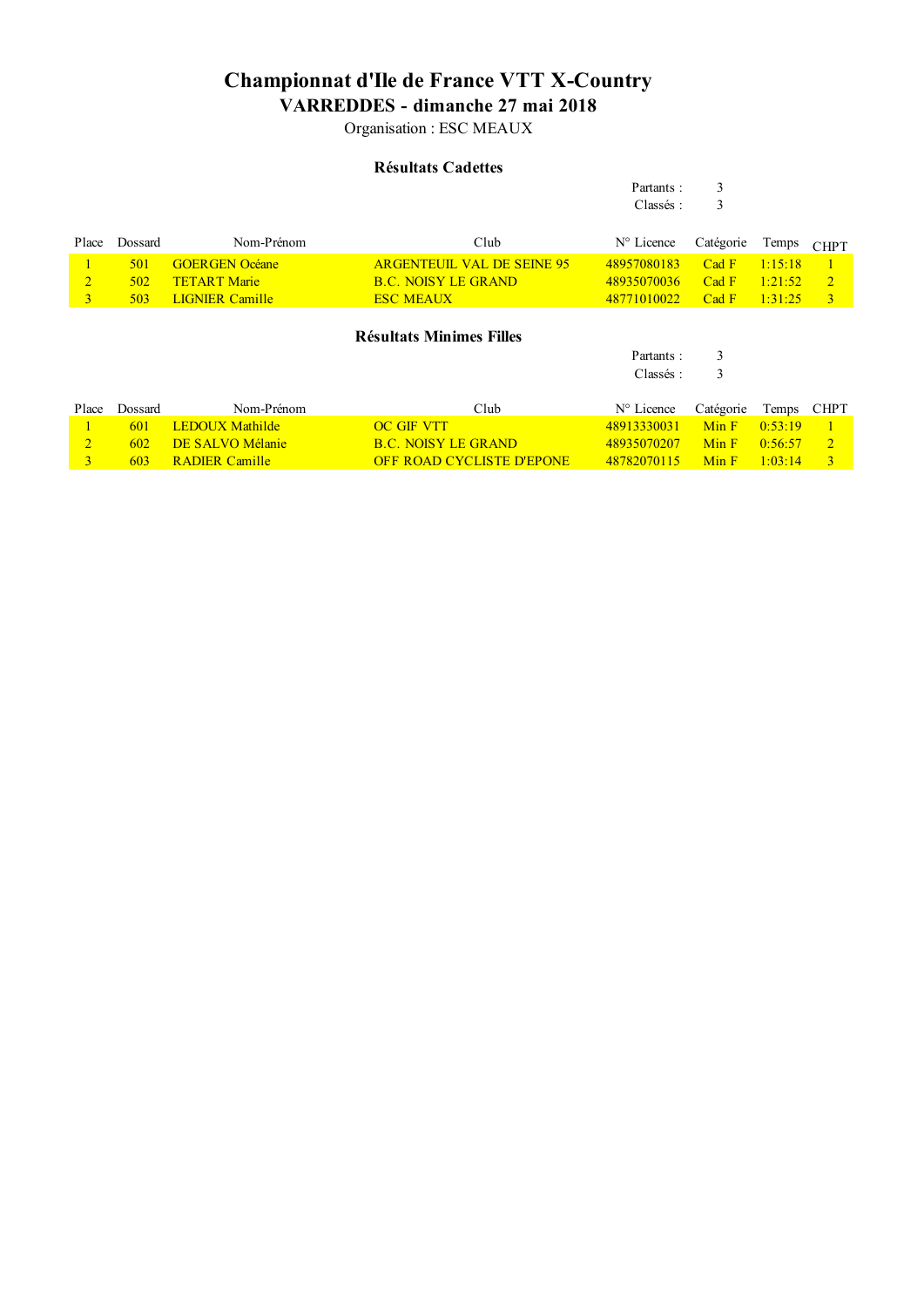Organisation : ESC MEAUX

### **Résultats Cadets**

| Partants: | 15 |
|-----------|----|
| Classés:  | 15 |

| Place          | Dossard | Nom-Prénom              | Club                             | $No$ Licence | Catégorie | Temps   | <b>CHPT</b>    |
|----------------|---------|-------------------------|----------------------------------|--------------|-----------|---------|----------------|
| L              | 562     | <b>GARIN Maxime</b>     | <b>US MAULE CYCLISME</b>         | 48782280259  | Cad       | 0:56:10 |                |
| $\overline{2}$ | 556     | <b>BENOIST Tom</b>      | <b>ESC MEAUX</b>                 | 48771010068  | Cad       | 0:57:10 | $\overline{2}$ |
| $\overline{3}$ | 551     | <b>VAVASSEUR Maxime</b> | <b>OFF ROAD CYCLISTE D'EPONE</b> | 48782070128  | Cad       | 0:57:27 | $\overline{3}$ |
| 4              | 561     | RICHARD ANDRADE Florian | <b>US METRO TRANSPORTS</b>       | 48750240161  | Cad       | 0:58:29 |                |
| 5.             | 558     | POLETTO Antoine         | VC MONTIGNY BRETONNEUX           | 48782350311  | Cad       | 1:01:05 |                |
| 6              | 559     | <b>FERNANDES</b> Jules  | <b>US METRO TRANSPORTS</b>       | 48750240006  | Cad       | 1:04:01 |                |
| 7              | 557     | <b>CASTILLE Noé</b>     | <b>CC IGNY PALAISEAU 91</b>      | 48913050193  | Cad       | 1:04:01 |                |
| 8              | 552     | <b>SAVINA Hugo</b>      | US DOMONT CYCLISME               | 48957020205  | Cad       | 1:05:39 |                |
| 9              | 565     | LE POUL Erwan           | <b>ES STAINS</b>                 | 48935330179  | Cad       | 1:07:22 |                |
| 10             | 553     | MIGLIORE Paul           | OC GIF VTT                       | 48913330040  | Cad       | 1:11:27 |                |
| 11             | 560     | NOEL Maxime             | PARISIS A.C. 95                  | 48957140020  | Cad       | 1:13:54 |                |
| 12             | 555     | <b>JAQUINANDI Lucas</b> | OFF ROAD CYCLISTE D'EPONE        | 48782070088  | Cad       | 1:17:48 |                |
| 13             | 564     | <b>DELSART</b> Alexis   | US MAULE CYCLISME                | 48782280292  | Cad       | 1T      |                |
| 14             | 567     | <b>LORIANO</b> Stocar   | NL                               |              | Cad       | 1T      |                |
| 15             | 566     | <b>LE POUL Loïck</b>    | <b>ES STAINS</b>                 | 48935330181  | Cad       | 1T      |                |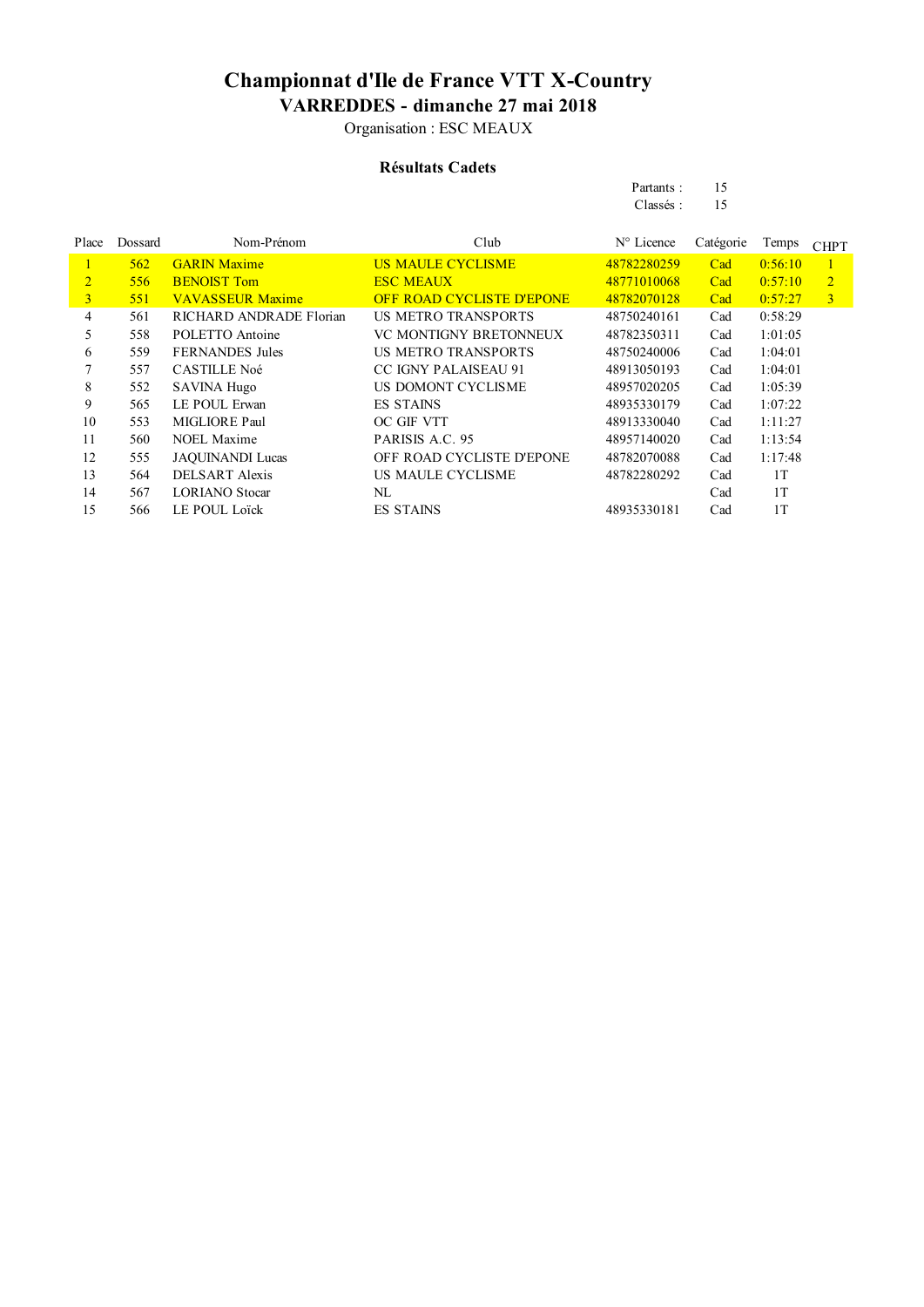Organisation : ESC MEAUX

### **Résultats Juniors**

| Partants: | 12 |
|-----------|----|
| Classés:  | 12 |

| Place          | Dossard | Nom-Prénom                     | Club                                            | $N^{\circ}$ Licence | Catégorie | Temps   | <b>CHPT</b>    |
|----------------|---------|--------------------------------|-------------------------------------------------|---------------------|-----------|---------|----------------|
|                | 156     | <b>PERRET Raphael</b>          | <b>OC GIF VTT</b>                               | 48913330034         | Jun       | 1:13:58 |                |
| $\overline{2}$ | 155     | <b>DAVESNE Thomas</b>          | <b>OC GIF VTT</b>                               | 48913330037         | Jun       | 1:14:21 | $\overline{2}$ |
| $\mathbf{3}$   | 157     | <b>LAFORCADE Pierre Amaury</b> | <b>OC GIF VTT</b>                               | 48913330030         | Jun       | 1:16:42 | $\overline{3}$ |
| 4              | 158     | <b>ROYER Maxime</b>            | <b>US METRO TRANSPORTS</b>                      | 48750240273         | Jun       | 1:18:00 |                |
|                | 152     | DE SALVO Lucas                 | <b>B.C. NOISY LE GRAND</b>                      | 48935070239         | Jun       | 1:18:53 |                |
| 6              | 160     | <b>THIRIOT Thomas</b>          | US DOMONT CYCLISME                              | 48957020197         | Jun       | 1:20:57 |                |
|                | 151     | <b>CHATAIGNER Hannibal</b>     | B.C. NOISY LE GRAND                             | 48935070117         | Jun       | 1:22:27 |                |
| 8              | 159     | TREHOUX Clément                | US DOMONT CYCLISME                              | 48957020194         | Jun       | 1:22:37 |                |
| 9              | 153     | <b>HOSOTTE Adrien</b>          | OC GIF VTT                                      | 48913330055         | Jun       | 1:24:10 |                |
| 10             | 162     | <b>BOURJON Hugo</b>            | VC ELANCOURT ST QUENTIN EN YVELINES             |                     | Jun       |         |                |
| 11             | 154     | <b>KERBIQUET Tristan</b>       | VC ELANCOURT ST QUENTIN EN YVELINES 48782260070 |                     | Jun       |         |                |
| 12             | 161     | <b>LEMOINE Malwenn</b>         | AVENIR DU VAL DE MARNE                          | 48946090006         | Jun       |         |                |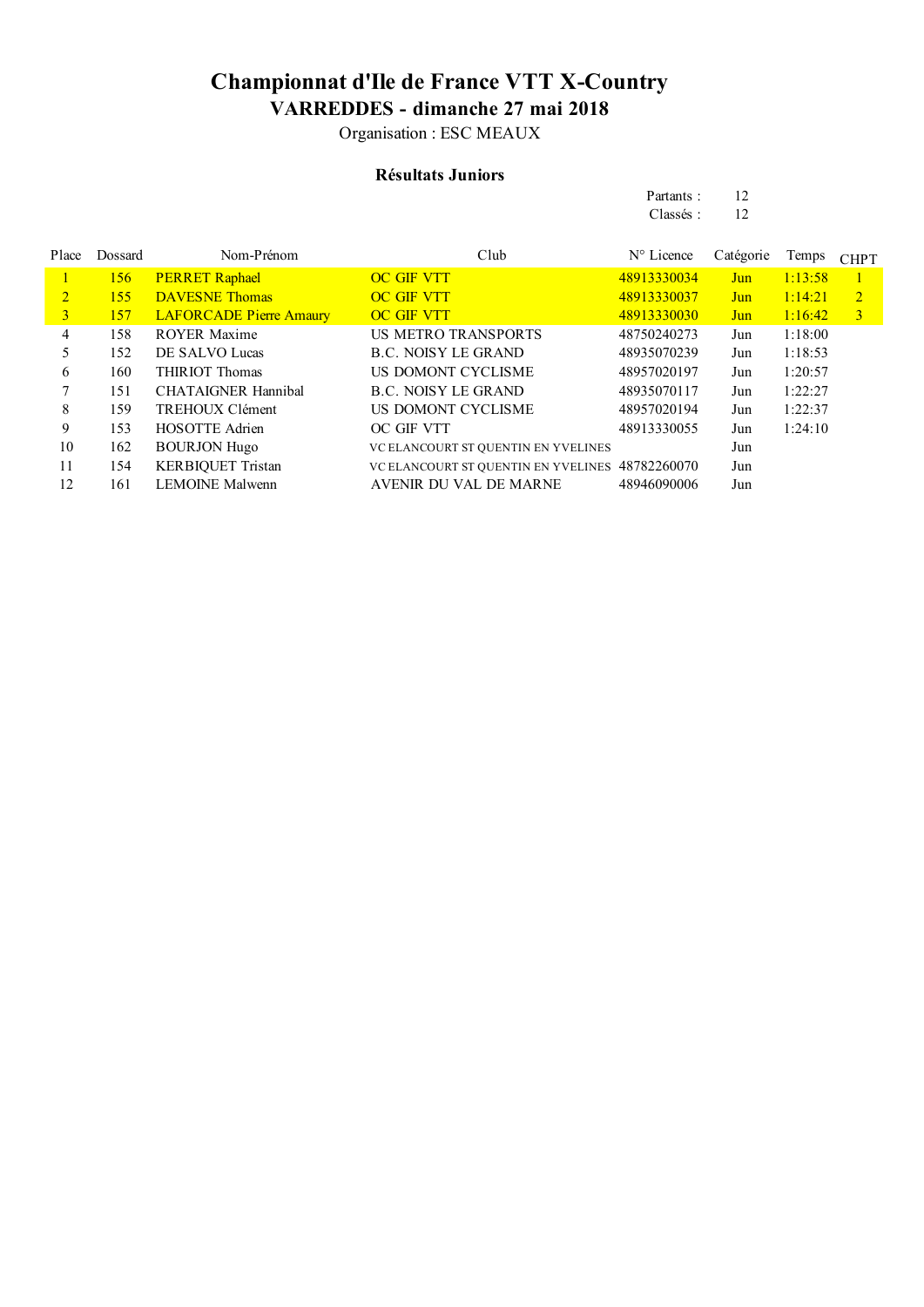Organisation : ESC MEAUX

### **Résultats Seniors et Juniors Féminines**

| Place | Dossard | Nom-Prénom            | Club                          | $N^{\circ}$ Licence | Catégorie | Temps   | <b>CHPT</b> |
|-------|---------|-----------------------|-------------------------------|---------------------|-----------|---------|-------------|
|       | 423     | ALVES Gwendoline      | AVENIR DU VAL DE MARNE        | 48946090002         | Sen F     | 1:33:06 |             |
| 2     | 451     | ROST Cynthia          | OFF ROAD CYCLISTE D'EPONE     | 48782070127         | Jun F     | 1:33:33 | 1/J         |
|       | 422     | <b>FONTAINE Elora</b> | OFF ROAD CYCLISTE D'EPONE     | 48782070044         | Esp F     | 1:35:51 | 1/S         |
| 4     | 453     | DALLIER Amélie        | <b>BONNIERES V.T.T.</b>       | 48782470013         | Jun F     | 1:35:52 | 2/J         |
|       | 452     | <b>BRETTE Léa</b>     | OC GIF VTT                    | 48913330059         | Jun F     | 1Τ      | 3/I         |
| 6     | 421     | CARRE Léaldine        | <b>CSM VILLENEUVE GARENNE</b> | 48924200170         | Sen F     | 1 T     | 2/S         |

Partants : 6 Classés : 6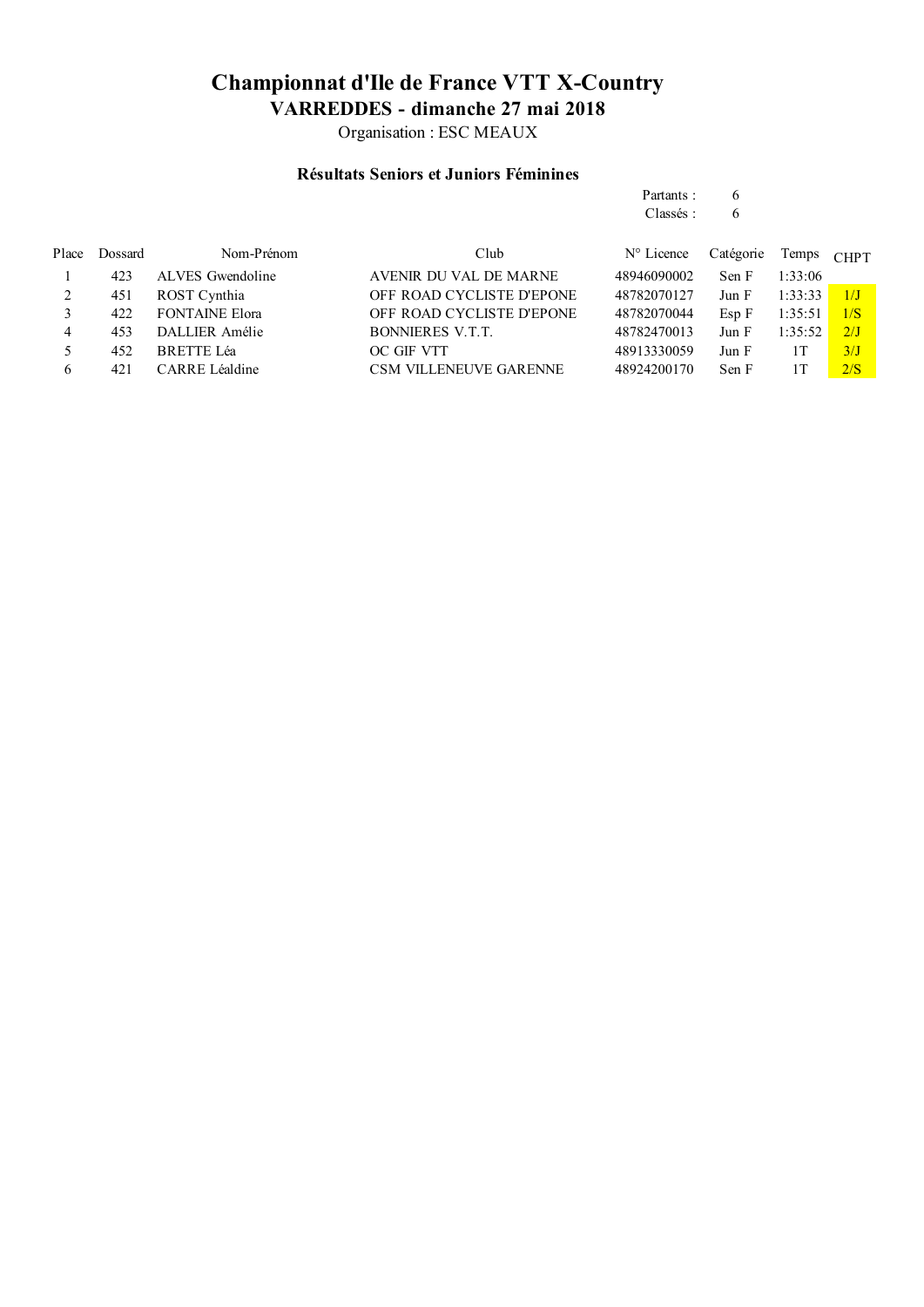Organisation : ESC MEAUX

### **Résultats Espoirs**

|                |            |                         |                            | Classés:            | 8          |         |                |
|----------------|------------|-------------------------|----------------------------|---------------------|------------|---------|----------------|
| Place          | Dossard    | Nom-Prénom              | Club                       | $N^{\circ}$ Licence | Catégorie  | Temps   | <b>CHPT</b>    |
|                | 104        | <b>ORCHAMPT</b> Antoine | <b>US DOMONT CYCLISME</b>  | 48957020039         | Esp        | 1:25:19 |                |
| $\overline{2}$ | 108        | <b>ROY Florian</b>      | <b>US DOMONT CYCLISME</b>  | 48957020155         | <b>Esp</b> | 1:30:27 | $\mathbf{2}$   |
| 3              | <b>106</b> | <b>LETURCQ Geoffrey</b> | <b>US DOMONT CYCLISME</b>  | 48957020206         | Esp        | 1:31:22 | $\overline{3}$ |
| 4              | 105        | <b>BEYER</b> Julien     | OC GIF VTT                 | 48913330020         | Esp        | 1:33:04 |                |
|                | 101        | <b>PARMENTIER Hugo</b>  | <b>B.C. NOISY LE GRAND</b> | 48935070196         | Esp        | 1:34:14 |                |
| 6              | 103        | <b>MARFOUTINE Joss</b>  | ROUE D'OR CONFLANAISE      | 48782100108         | Esp        | 1:40:50 |                |
|                | 112        | <b>DESPUJOLS Damien</b> | <b>CM AUBERVILLIERS93</b>  |                     | Esp        |         |                |
| 8              | 109        | <b>LECOQ</b> Jules      | LAGNY PONTCARRE CYC.       | 48771280128         | Esp        |         |                |

Partants : 10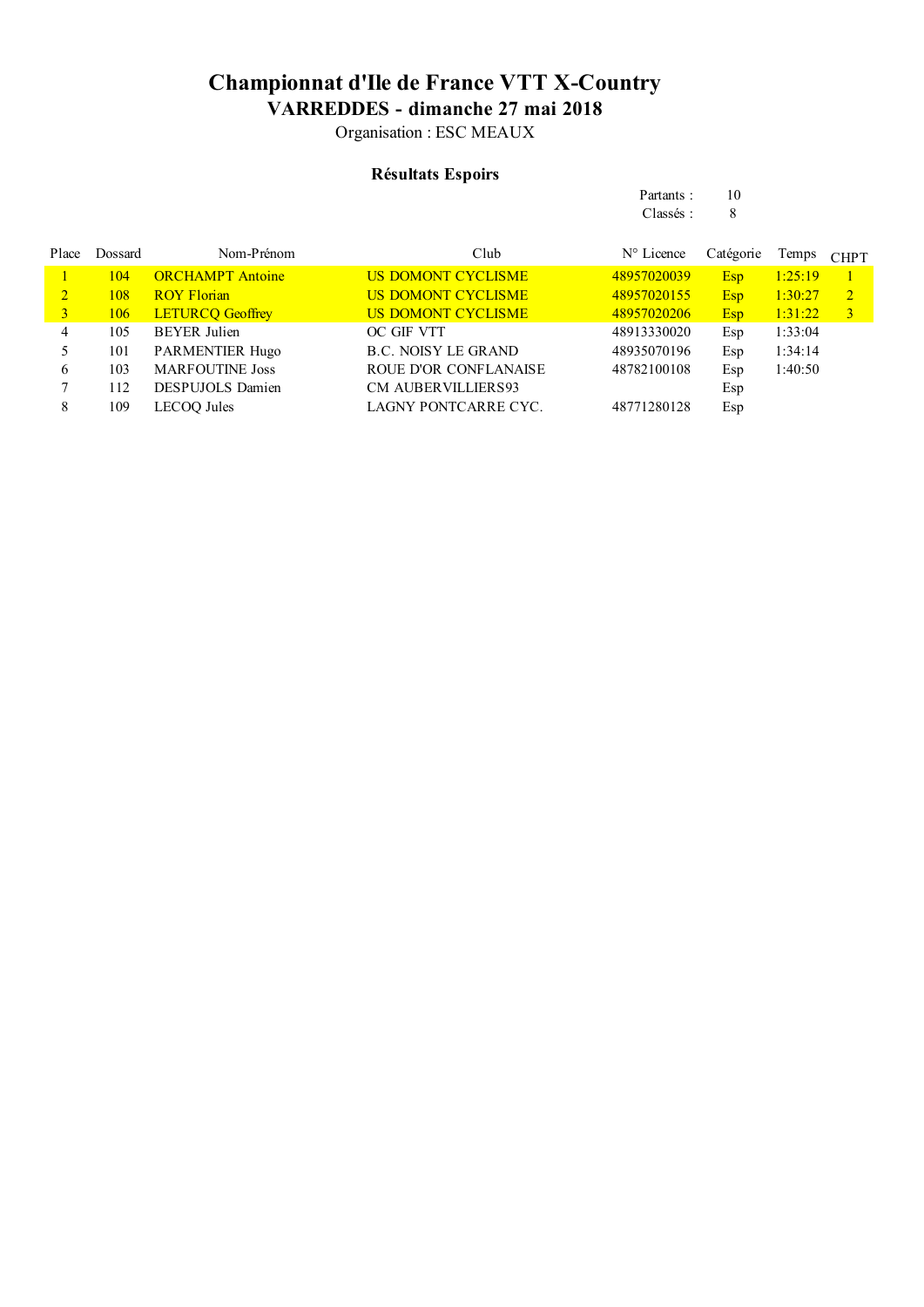Organisation : ESC MEAUX

#### **Résultats Seniors**

|                |         |                       |                            | Classés:            | 10         |         |                |
|----------------|---------|-----------------------|----------------------------|---------------------|------------|---------|----------------|
| Place          | Dossard | Nom-Prénom            | Club                       | $N^{\circ}$ Licence | Catégorie  | Temps   | <b>CHPT</b>    |
|                |         | <b>TRAULET</b> Emeric | US DOMONT CYCLISME         | 48957020199         | Sen        | 1:25:30 |                |
| $\overline{2}$ | 5.      | <b>BAZIN Nicolas</b>  | <b>KMC EKOI SRSUNTOUR</b>  | 48957020163         | <b>Sen</b> | 1:26:11 |                |
| 3              | 6       | <b>BEYER Jérémy</b>   | <b>OC GIF VTT</b>          | 48913330019         | <b>Sen</b> | 1:33:04 | $\overline{2}$ |
| $\overline{4}$ |         | <b>SEZNEC Hoel</b>    | <b>OC GIF VTT</b>          | 48913330035         | <b>Sen</b> | 1:34:22 | $\overline{3}$ |
| 5              | 8       | STUYVERS Kévin        | <b>US DOMONT CYCLISME</b>  | 48957020219         | Sen        | 1:37:57 |                |
| 6              | 4       | <b>LORAIN</b> Quentin | <b>B.C. NOISY LE GRAND</b> | 48935070378         | Sen        |         |                |
|                | 11      | D'ARGY Pierre         | NL                         |                     | Sen        |         |                |
| 8              | 10      | <b>SARLIN Sylvain</b> | <b>B.C. NOISY LE GRAND</b> | 48935070387         | Sen        |         |                |
| 9              | 3       | CERVESATO Enzo        | OLYMPIQUE C.V.O.           | 48957120116         | Sen        |         |                |
| 10             |         | THIEBAULT Robin       | <b>LES BLEUS DE FRANCE</b> | 48924020016         | Sen        |         |                |

Partants : 10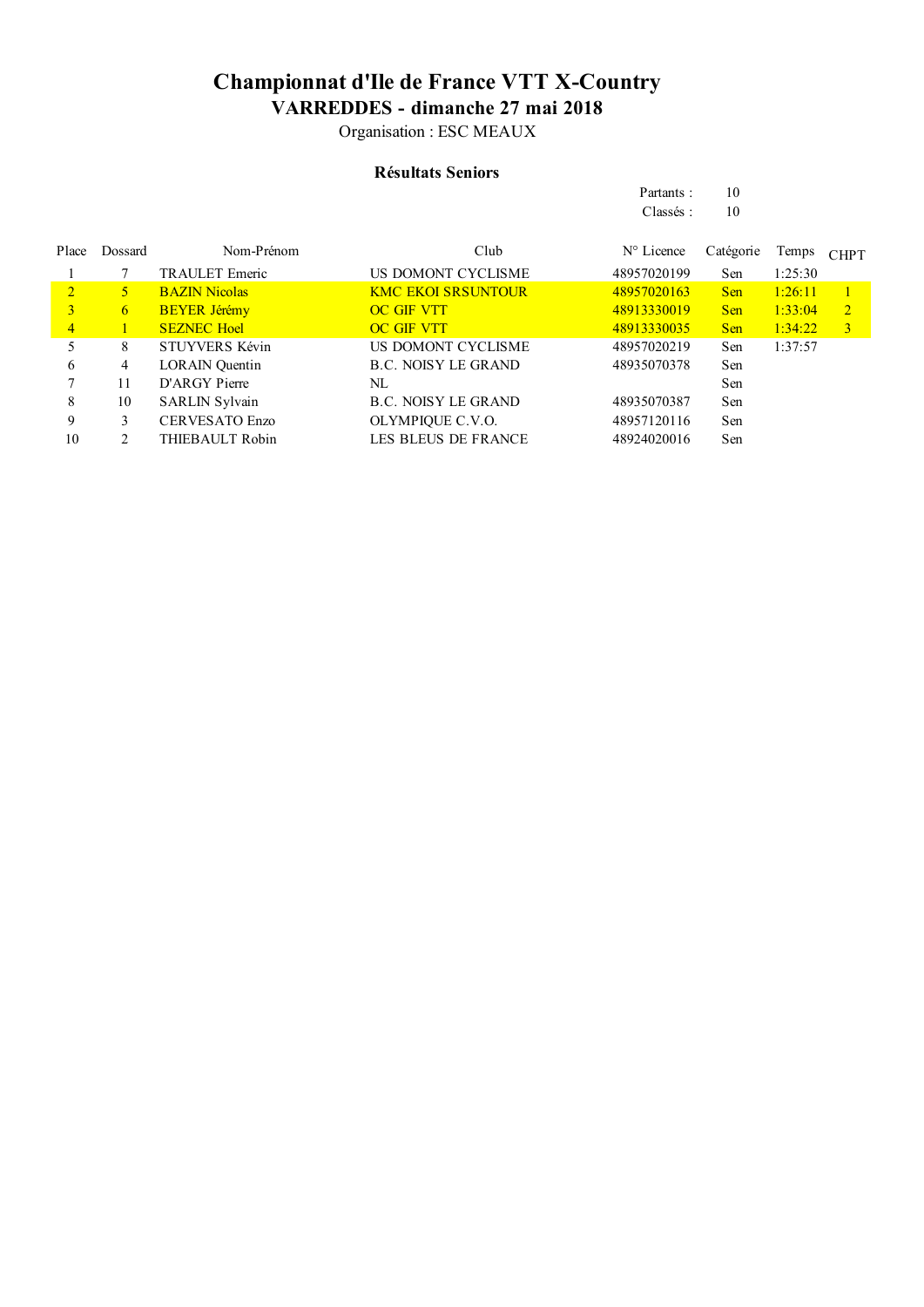Organisation : ESC MEAUX

### **Résultats Masters 1 et 2**

| Partants: | 10 |
|-----------|----|
| Classés:  | 10 |

| Place          | Dossard    | Nom-Prénom               | Club                         | $N^{\circ}$ Licence | Catégorie      | Temps   | <b>CHPT</b>    |
|----------------|------------|--------------------------|------------------------------|---------------------|----------------|---------|----------------|
|                | 205        | <b>SACCOMANDI John</b>   | <b>PARISIS A.C. 95</b>       | 48957140149         | $\n  Mass 2\n$ | 1:30:29 |                |
| $\overline{2}$ | <b>203</b> | <b>DIMEY Nicolas</b>     | <b>OC GIF VTT</b>            | 48913330053         | $\n  Mass 1\n$ | 1:31:20 | $\overline{2}$ |
| 3              | 204        | <b>ANCEL Pierre Yves</b> | <b>US DOMONT CYCLISME</b>    | 48957020207         | $\n  Mass 2\n$ | 1:34:53 | $\mathbf{3}$   |
| 4              | 201        | JOBARD Guillaume         | OC GIF VTT                   | 48913330029         | Mas 1          | 1:40:30 |                |
|                | 207        | <b>MARIA Baptiste</b>    | OC GIF VTT                   | 48913330041         | Mas 2          | 1:41:32 |                |
| 6              | 202        | <b>SURARDT Nicolas</b>   | B.C. NOISY LE GRAND          | 48935070082         | Mas 2          | 1:42:30 |                |
|                | 206        | <b>LANDOIS</b> Vincent   | <b>VC FONTAINEBLEAU AVON</b> | 48771130243         | Mas 2          | 1T      |                |
| 8              | 208        | FADDA Jean Christophe    | <b>TEAM VTT MAISSE</b>       | 48913250040         | Mas 2          | 1T      |                |
| 9              | 211        | <b>MARTINIE Florent</b>  | <b>B.C. NOISY LE GRAND</b>   | 48935070253         | Mas 2          | 1T      |                |
| 10             | 209        | <b>CHATAIGNER Cyril</b>  | OFF ROAD CYCLISTE D'EPONE    | 48782070166         | Mas 2          | 1T      |                |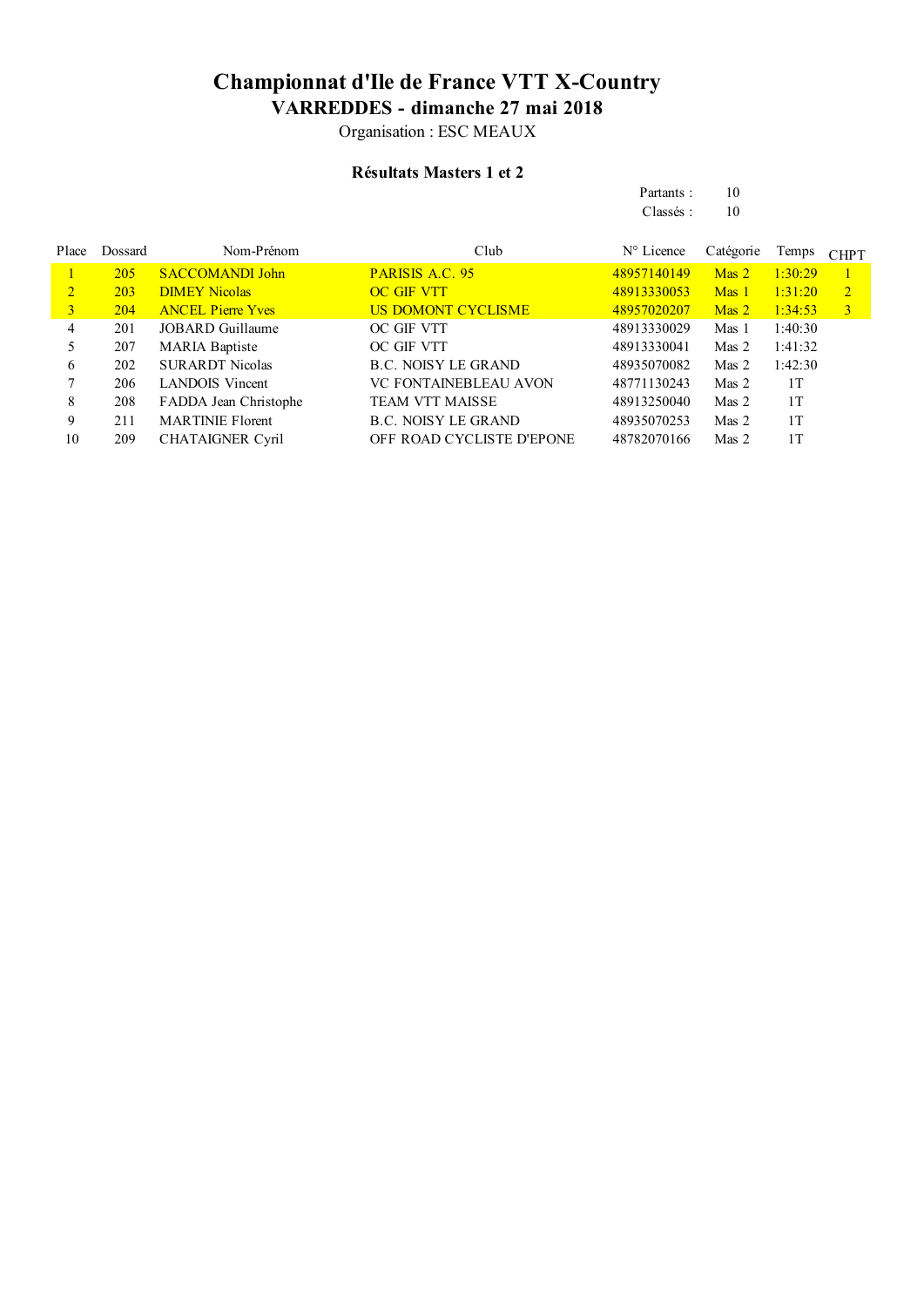Organisation : ESC MEAUX

### **Résultats Masters 3-4-5**

| Partants: | 31 |
|-----------|----|
| Classés:  | 31 |

| Place                   | Dossard | Nom-Prénom                      | Club                                | N° Licence  | Catégorie        | Temps   | <b>CHPT</b>    |
|-------------------------|---------|---------------------------------|-------------------------------------|-------------|------------------|---------|----------------|
| $\mathbf{1}$            | 313     | <b>CHARTIER Cédric</b>          | <b>AV THIAIS</b>                    | 48946270256 | Mas 3            | 1:12:10 | $\mathbf{1}$   |
| $\sqrt{2}$              | 314     | <b>BROCHOT</b> Vincent          | UCM VENEUX LES SABLONS              | 48771420037 | Mas 3            | 1:14:15 |                |
| $\overline{3}$          | 301     | <b>CORBEAU Laurent</b>          | <b>EC MONTGERON VIGNEUX</b>         | 48913070045 | Mas 4            | 1:15:51 | $\overline{2}$ |
| $\overline{4}$          | 310     | <b>BIDENNE Loïc</b>             | <b>JS FERTE GAUCHER</b>             | 48771140349 | Mas 4            | 1:21:32 | $\overline{3}$ |
| 5                       | 311     | <b>ATZERT</b> Alexandre         | <b>B.C. NOISY LE GRAND</b>          | 48935070098 | Mas 4            | 1:22:09 |                |
| 6                       | 304     | <b>MICHOUT Eric</b>             | <b>US MAULE CYCLISME</b>            | 48782280161 | Mas 4            | 1:23:16 |                |
| 7                       | 315     | FERNANDES José                  | <b>US METRO TRANSPORTS</b>          | 48750240108 | Mas 3            | 1:23:40 |                |
| $\,8\,$                 | 302     | <b>DURAND</b> Alexis            | <b>US METRO TRANSPORTS</b>          | 48750240276 | Mas 3            | 1:23:40 |                |
| 9                       | 317     | PAUCHARD Stéphane               | <b>ESC MEAUX</b>                    | 48771010266 | Mas 4            | 1:24:43 |                |
| 10                      | 303     | <b>SOLOHUB Rudy</b>             | <b>JS FERTE GAUCHER</b>             | 48771140292 | Mas 3            |         |                |
| 11                      | 306     | <b>CHATAIGNER Dominique</b>     | AC POMMEUSE BOISSY                  | 48771300019 | Mas 4            |         |                |
| 12                      | 312     | DESTREL Sylvain                 | EC MONTGERON VIGNEUX                | 48913070051 | Mas 4            |         |                |
| 13                      | 307     | <b>BUZON Franck</b>             | <b>B.C. NOISY LE GRAND</b>          | 48935070018 | Mas 3            |         |                |
| 14                      | 305     | <b>BRAUD</b> Christophe         | <b>JS FERTE GAUCHER</b>             | 48771140159 | Mas 4            |         |                |
| 15                      | 318     | <b>BOURJON Christophe</b>       | VC ELANCOURT ST QUENTIN EN YVELINES |             | Mas 4            | 1T      |                |
| 16                      | 309     | <b>BILLOT MORNET Christophe</b> | TEAM VTT MAISSE                     | 48913250099 | Mas 4            | 1T      |                |
| 17                      | 316     | <b>MERGUIN Fabrice</b>          | <b>CSM PUTEAUX</b>                  | 48924010002 | Mas 4            | 1T      |                |
|                         |         |                                 |                                     |             |                  |         |                |
| $\mathbf{1}$            | 371     | <b>TELLIER Jean Philippe</b>    | PARIS CYCLISTE OLYMPIQUE            | 48750160291 | Mas 5            | 1:17:47 | $\overline{1}$ |
| $\overline{2}$          | 375     | <b>BULLIOT Jean Michel</b>      | <b>EC MONTGERON VIGNEUX</b>         | 48913070189 | Mas <sub>5</sub> | 1:17:51 | $\overline{2}$ |
| $\overline{\mathbf{3}}$ | 376     | <b>AMIOT Gilles</b>             | <b>VC MUREAUX</b>                   | 48782230044 | Mas 5            | 1:19:25 | $\overline{3}$ |
| $\boldsymbol{4}$        | 379     | PACHOT Stéphane                 | EC MORSANG SUR ORGE                 | 48913390029 | Mas 5            | 1:20:07 |                |
| 5                       | 386     | <b>POITEVIN Francis</b>         | <b>TEAM VTT MAISSE</b>              |             | Mas 5            | 1:22:45 |                |
| 6                       | 377     | <b>PARMENTIER Franck</b>        | <b>B.C. NOISY LE GRAND</b>          | 48935070203 | Mas 5            | 1:22:59 |                |
| $\overline{7}$          | 373     | REMENIERAS Hervé                | <b>B.C. NOISY LE GRAND</b>          | 48935070268 | Mas 5            | 1:27:22 |                |
| 8                       | 374     | CASTILLO Frédéric               | VC FONTAINEBLEAU AVON               | 48771130077 | Mas 5            | 1:28:22 |                |
| 9                       | 372     | PICCIN Michel                   | <b>TEAM VTT MAISSE</b>              | 48913250056 | Mas 5            | 1:29:20 |                |
| 10                      | 380     | <b>MEYER Raoul</b>              | <b>B.C. NOISY LE GRAND</b>          | 48935070383 | Mas 5            | 1:30:18 |                |
| 11                      | 383     | <b>GRANGE Jean Claude</b>       | VC FONTAINEBLEAU AVON               | 48771130172 | Mas 5            | 1:32:43 |                |
| 12                      | 384     | <b>BALLUREAU Alexandre</b>      | A. SOISY ENGHIEN LA BARRE           | 48957130047 | Mas 5            | 1:40:18 |                |
| 13                      | 381     | CHABANAUD Ludovic               | <b>US METRO TRANSPORTS</b>          | 48750240264 | Mas 5            | 1T      |                |
| 14                      | 378     | <b>MAGNERON</b> Eric            | EC BOUCLES DE LA MARNE              | 48771260025 | Mas 5            | 1T      |                |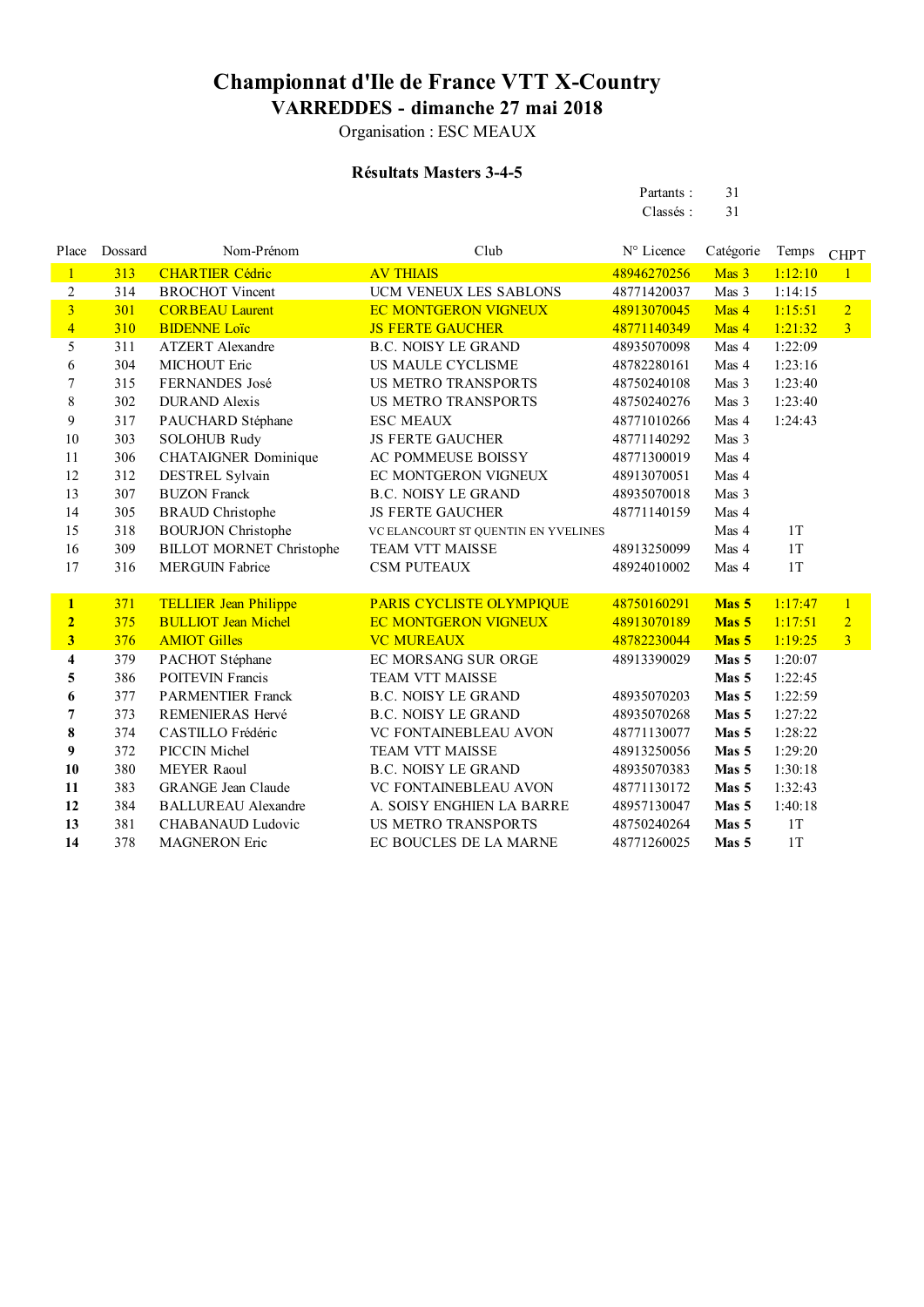Organisation : ESC MEAUX

### **Résultats Tandems**

|               |                  |                      |                          | Partants:           | 4         |       |             |
|---------------|------------------|----------------------|--------------------------|---------------------|-----------|-------|-------------|
|               |                  |                      |                          | Classés:            | 4         |       |             |
| Place         | Dossard          | Nom-Prénom           | Club                     | $N^{\circ}$ Licence | Catégorie | Temps | <b>CHPT</b> |
|               | 402a             | <b>PORTIER Eric</b>  | <b>ASL VARREDDES</b>     |                     | Tan       |       |             |
|               | 402 <sub>b</sub> | <b>LEGUAY</b>        | <b>ASL VARREDDES</b>     |                     | Tan       |       |             |
| $\mathcal{L}$ | 401a             | <b>BIARNE Marc</b>   | <b>US MAULE CYCLISME</b> |                     | Tan       |       |             |
|               | 401 <sub>b</sub> | <b>PICANT Franck</b> | <b>US MAULE CYCLISME</b> | 48782280164         | Tan       |       |             |